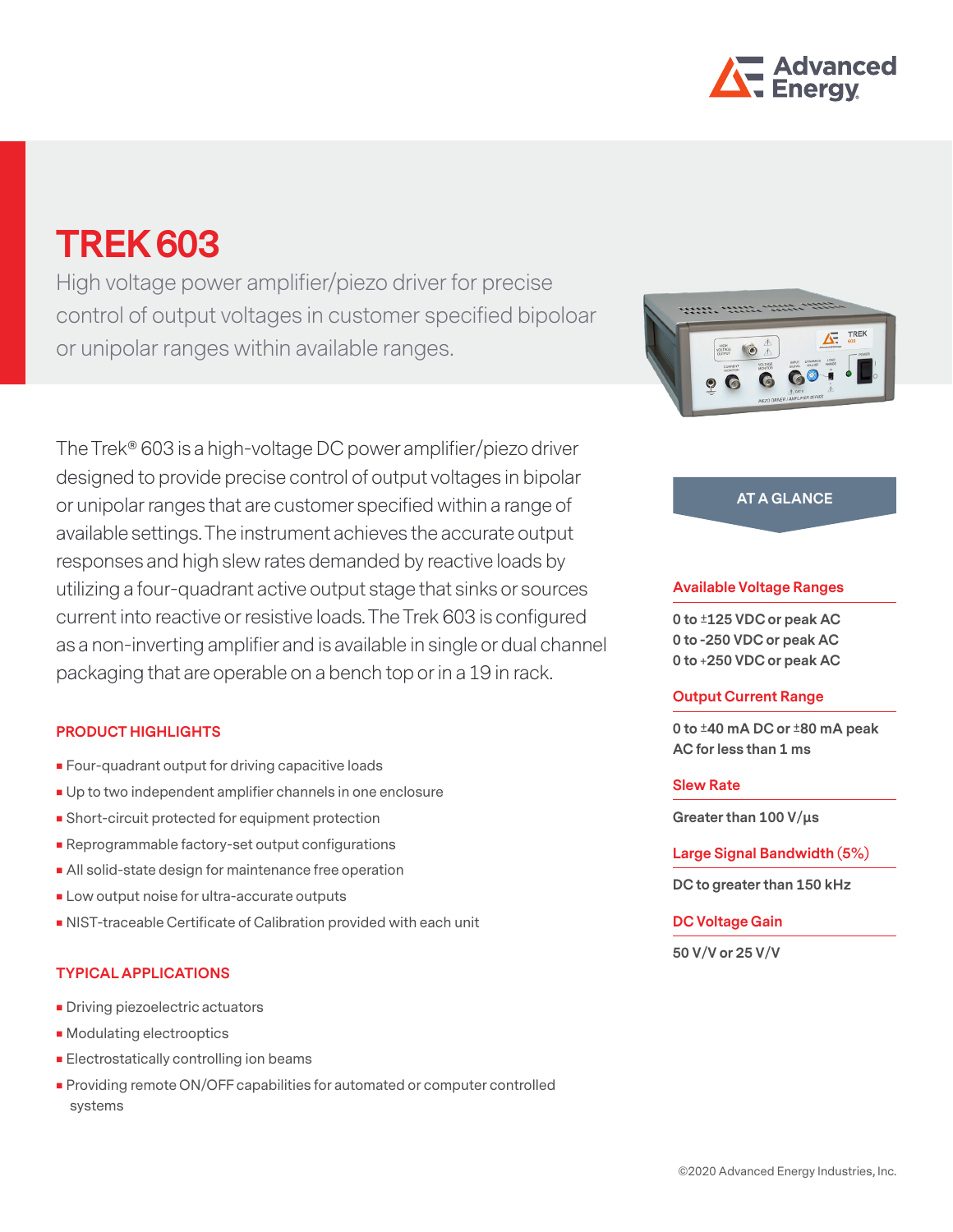# **TREK 603 HIGH VOLTAGE POWER AMPLIFIER**

# **TECHNICAL DATA**

| <b>Performance Specifications</b>  |                                                      |                                      |
|------------------------------------|------------------------------------------------------|--------------------------------------|
| Available Output Voltage<br>Ranges | 0 to ±125 VDC or peak AC                             |                                      |
|                                    | 0 to -250 VDC or peak AC                             |                                      |
|                                    | 0 to +250 VDC or peak AC                             |                                      |
| Output Current                     | ±40 mA DC or ±80 mA peak AC, for less than 1 ms      |                                      |
| DC Voltage Gain                    | 50 V/V (a gain of 25 V/V is available)               |                                      |
| DC Voltage Gain Accuracy           | Better than 0.1% of full scale                       |                                      |
| DC Offset Voltage                  | Less than 500 mV                                     |                                      |
| Output Noise                       | Less than 20 V rms <sup>1</sup>                      |                                      |
| Slew Rate                          | Greater than 100 V/us (10% to 90%, typical)          |                                      |
| Large Signal Bandwidth             | DC to greater than 150 kHz (5% distortion)           |                                      |
| Stability                          | Drift with Time: Less than 100 ppm/hr, noncumulative | Drift with Temp: Less than 25 ppm/°C |

| <b>Amplifier Input</b> |                                         |
|------------------------|-----------------------------------------|
| Input Voltage Range    | 0 to ±10 V DC or peak AC, non-inverting |
| Input Impedance        | $10 \text{ k}\Omega$ , nominal          |

| <b>Voltage Monitor Specifications</b> |                                                                      |
|---------------------------------------|----------------------------------------------------------------------|
| Ratio                                 | 1/25th of the high voltage output                                    |
| DC Accuracy                           | Better than 0.1% of full scale                                       |
| <b>AC Accuracy</b>                    | Calibrated using a Ross Model VD30-4.1-BDKC-ALU high voltage divider |
| DC Offset Voltage                     | Less than $5 \text{ mV}$                                             |
| Output Noise                          | Less than 5 mV rms <sup>1</sup>                                      |
| Output Impedance                      | $0.1 \Omega$                                                         |

| <b>Current Monitor Specifications</b> |                                                                                                      |                                            |
|---------------------------------------|------------------------------------------------------------------------------------------------------|--------------------------------------------|
| Ratio                                 | 0.1 V/mA                                                                                             |                                            |
| DC Accuracy                           | Greater than 1% of full scale                                                                        |                                            |
| Offset Voltage                        | Less than 10 mV                                                                                      |                                            |
| <b>Output Noise</b>                   | Less than 10 mV rms $^1$                                                                             |                                            |
| Output Impedance                      | $0.1 \Omega$                                                                                         |                                            |
| <b>Mechanical Specifications</b>      |                                                                                                      |                                            |
| Dimensions $(H \times W \times D)$    | Single Channel Instrument                                                                            | 222.3 x 108 x 381 mm (8.75 x 4.25 x 15 in) |
|                                       | Double Channel Instrument                                                                            | 433.8 x 108 x 335 mm (17 x 4.25 x 15 in)   |
| Weight                                | Single Channel Instrument                                                                            | $4.3$ kg $(9.4$ lb)                        |
|                                       | Double Channel Instrument                                                                            | 8.6 kg (18.8 lb)                           |
| <b>HV Connector</b>                   | SHV High Voltage Connector                                                                           |                                            |
| <b>BNC Connectors</b>                 | Power Switch, Amplifier Input, Voltage Monitor, Current Monitor, High Voltage ON/OFF, Digital Enable |                                            |

**1** Measured using the true rms feature of the HP Model 34401A digital multimeter

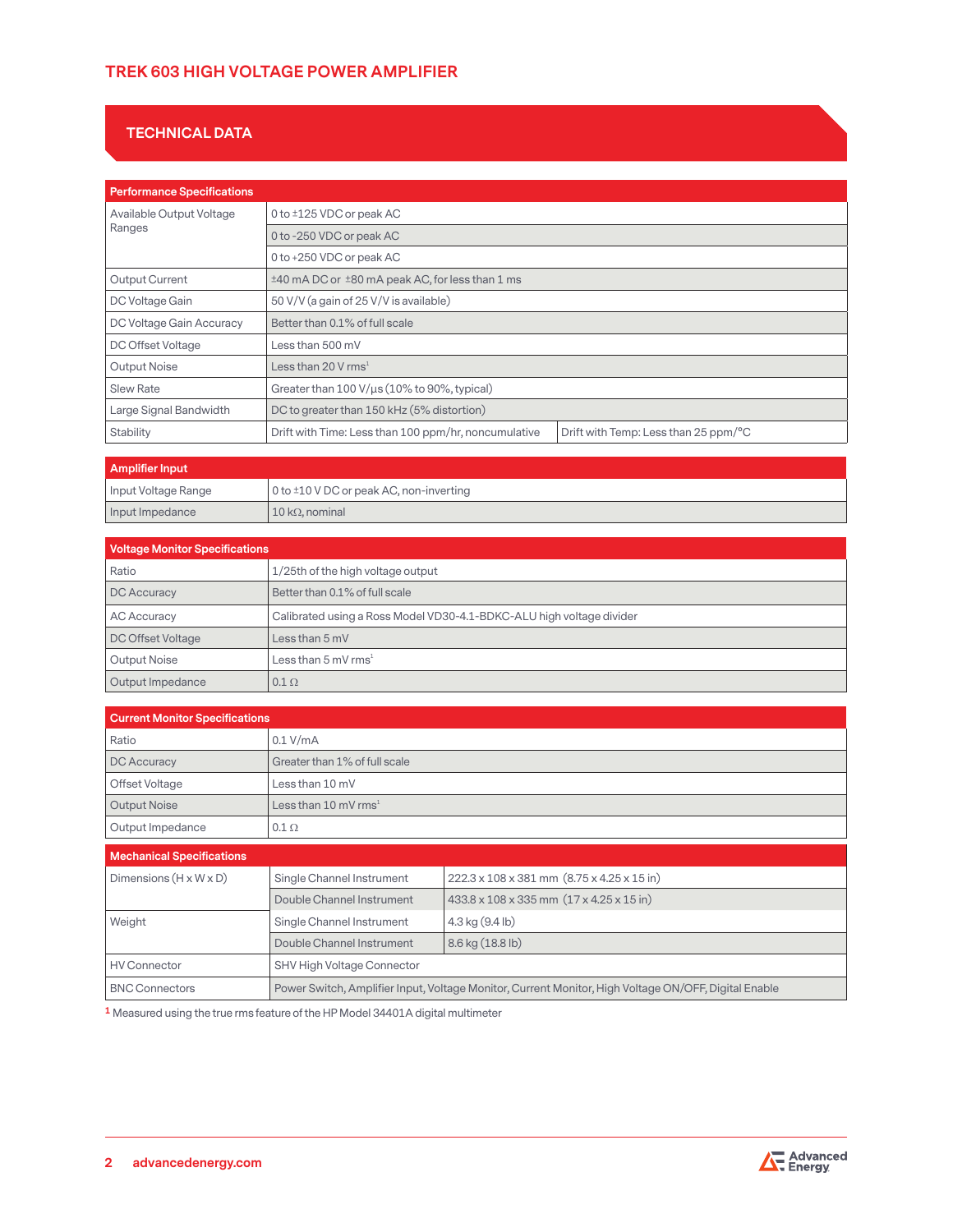# **TREK 603 HIGH VOLTAGE POWER AMPLIFIER**

# **TECHNICAL DATA**

| <b>Electrical Specifications</b> |                                                                                    |
|----------------------------------|------------------------------------------------------------------------------------|
| Line Voltage                     | Factory set for one of two ranges: 104 to 127 VAC or 180 to 250 VAC at 48 to 63 Hz |
| AC Line Receptacle               | Standard three-prong with integral fuse holder                                     |
| Power Consumption                | 125 VA. maximum                                                                    |
| HV Cable                         | $2m,66$ pF per foot                                                                |

| <b>Environmental Specifications</b> |                                             |
|-------------------------------------|---------------------------------------------|
| Temperature                         | 0 to $40^{\circ}$ C (32 to $104^{\circ}$ F) |
| Relative Humidity                   | To 85%, noncondensing                       |
| Altitude                            | To 2000 meters (6561.68 ft)                 |

| <b>Features</b>               |                                                                                                         |
|-------------------------------|---------------------------------------------------------------------------------------------------------|
| Output Voltage Configurations | Factory set for 0 to ±125 VDC or peak AC. Other ranges available.                                       |
| Digital Enable                | An input providing a connection for a TTL compatible signal to turn on and off the high voltage output. |
| Load Range Switch             | Slide switch to select high or low capacitive loads (more than 150 pF or less than 150 pF)              |
| Dynamic Adjustment            | Graduated one-turn panel potentiometer is used to optimize the AC response for various load parameters. |

## **REFERENCE NUMBERS**

| <b>Included Accessories</b> |                                                             |
|-----------------------------|-------------------------------------------------------------|
| PN                          | <b>Description</b>                                          |
| 23166                       | Operator's Manual                                           |
| 43874                       | HV Output Cable                                             |
| N5002                       | Line Cord Spare Fuses (selected per geographic destination) |

| <b>Optional Accessories</b> |                                      |
|-----------------------------|--------------------------------------|
| <b>PN</b>                   | <b>Description</b>                   |
| 603RA                       | 19 in Rack Mount Kit                 |
| 604RA                       | Full Rack Mount Kit (3.5 in Buckeye) |
| 603RA-2                     | Dual Instrument Rack Kit             |